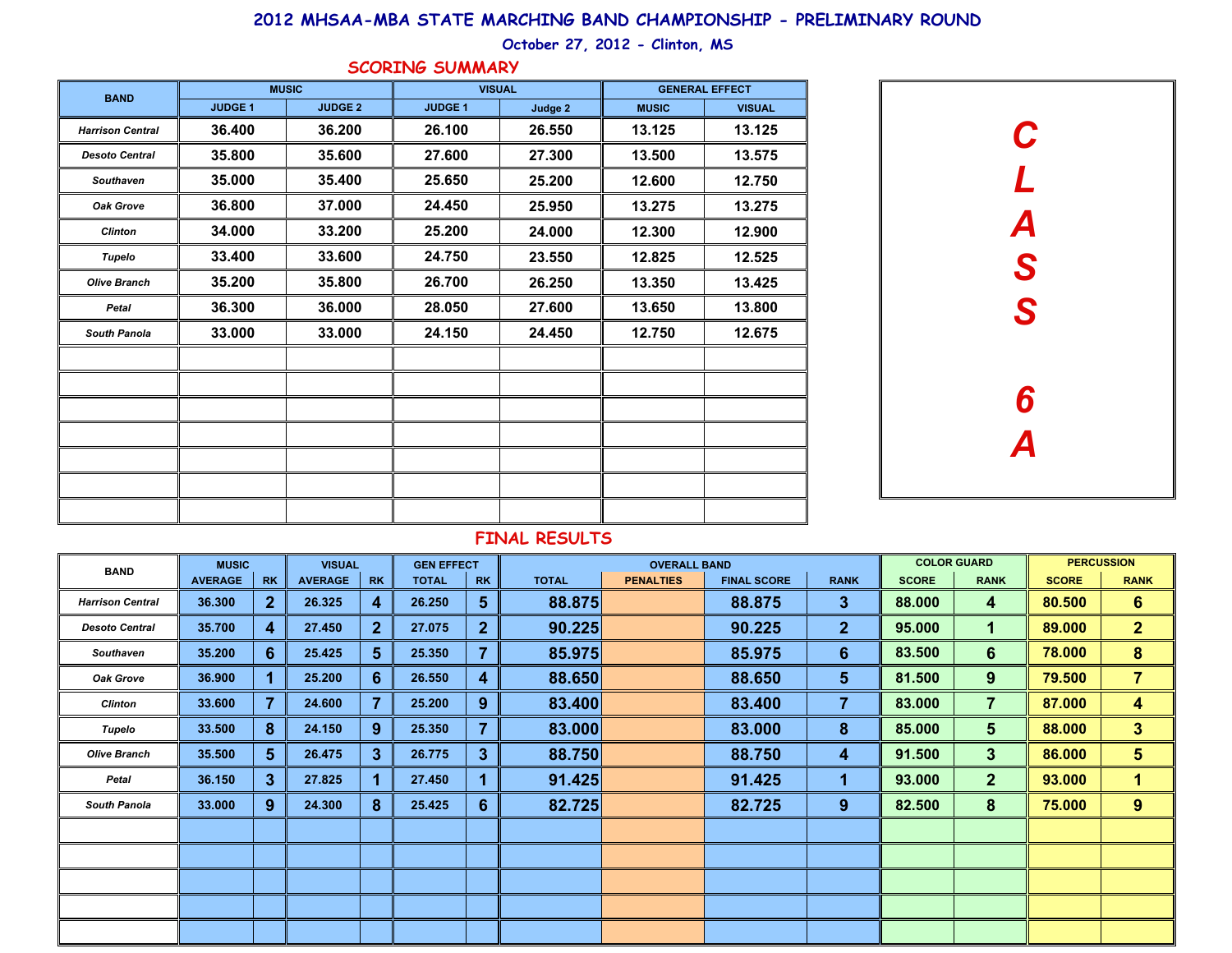# **2012 MHSAA-MBA STATE MARCHING BAND CHAMPIONSHIP - PRELIMINARY ROUND***RESULTS*

|                 | <b>MUSIC</b>            |              | <b>VISUAL</b>           |        | <b>GEN EFFECT</b>       |              | <b>OVERALL BAND</b>     |              | <b>COLOR GUARD</b>                |        | <b>PERCUSSION</b>       |              |  |
|-----------------|-------------------------|--------------|-------------------------|--------|-------------------------|--------------|-------------------------|--------------|-----------------------------------|--------|-------------------------|--------------|--|
| <b>RANK</b>     | <b>Band</b>             | <b>Score</b> | <b>Band</b>             | Score  | <b>Band</b>             | <b>Score</b> | <b>Band</b>             | <b>Score</b> | <b>Score</b><br><b>Band</b>       |        | <b>Band</b>             | <b>Score</b> |  |
|                 | Oak Grove               | 36.900       | Petal                   | 27.825 | Petal                   | 27.450       | Petal                   | 91.425       | Desoto Central                    | 95.000 | Petal                   | 93.000       |  |
| $\mathbf{2}$    | <b>Harrison Central</b> | 36.300       | Desoto Central          | 27.450 | Desoto Central          | 27.075       | Desoto Central          | 90.225       | Petal<br>93.000                   |        | Desoto Central          | 89.000       |  |
| $3\phantom{.0}$ | Petal                   | 36.150       | Olive Branch            | 26.475 | Olive Branch            | 26.775       | <b>Harrison Central</b> | 88.875       | Olive Branch                      | 91.500 | Tupelo                  | 88.000       |  |
| 4               | Desoto Central          | 35.700       | <b>Harrison Central</b> | 26.325 | Oak Grove               | 26.550       | Olive Branch            |              | 88.750<br><b>Harrison Central</b> | 88.000 | Clinton                 | 87.000       |  |
| 5.              | Olive Branch            | 35.500       | Southaven               | 25.425 | <b>Harrison Central</b> | 26.250       | Oak Grove               | 88.650       | Tupelo                            | 85.000 | Olive Branch            | 86.000       |  |
| 6               | Southaven               | 35.200       | Oak Grove               | 25.200 | South Panola            | 25.425       | Southaven               | 85.975       | Southaven                         | 83.500 | <b>Harrison Central</b> | 80.500       |  |
| 7               | Clinton                 | 33.600       | Clinton                 | 24.600 | Southaven               | 25.350       | Clinton                 | 83.400       | Clinton                           | 83.000 | Oak Grove               | 79.500       |  |
| 8               | Tupelo                  | 33.500       | South Panola            | 24.300 | #N/A                    | #N/A         | Tupelo                  | 83.000       | South Panola                      | 82.500 | Southaven               | 78.000       |  |
| 9               | South Panola            | 33.000       | Tupelo                  | 24.150 | Clinton                 | 25.200       | South Panola            | 82.725       | Oak Grove                         | 81.500 | South Panola            | 75.000       |  |
| 10              | #N/A                    | #N/A         | #N/A                    | #N/A   | #N/A                    | #N/A         | #N/A                    | #N/A         | #N/A                              | #N/A   | #N/A                    | #N/A         |  |
| 11              | #N/A                    | #N/A         | #N/A                    | #N/A   | #N/A                    | #N/A         | #N/A                    | #N/A         | #N/A                              | #N/A   | #N/A                    | #N/A         |  |
| 12              | #N/A                    | #N/A         | #N/A                    | #N/A   | #N/A                    | #N/A         | #N/A                    | #N/A         | #N/A                              | #N/A   | #N/A                    | #N/A         |  |
| 13              | #N/A                    | #N/A         | #N/A                    | #N/A   | #N/A                    | #N/A         | #N/A                    | #N/A         | #N/A<br>#N/A                      |        | #N/A                    | #N/A         |  |
| 14              | #N/A                    | #N/A         | #N/A                    | #N/A   | #N/A                    | #N/A         | #N/A                    | #N/A         | #N/A                              | #N/A   | #N/A                    | #N/A         |  |
| 15              | #N/A                    | #N/A         | #N/A                    | #N/A   | #N/A                    | #N/A         | #N/A                    | #N/A         | #N/A                              | #N/A   | #N/A                    | #N/A         |  |
| 16              | #N/A                    | #N/A         | #N/A                    | #N/A   | #N/A                    | #N/A         | #N/A                    | #N/A         | #N/A                              | #N/A   | #N/A                    | #N/A         |  |